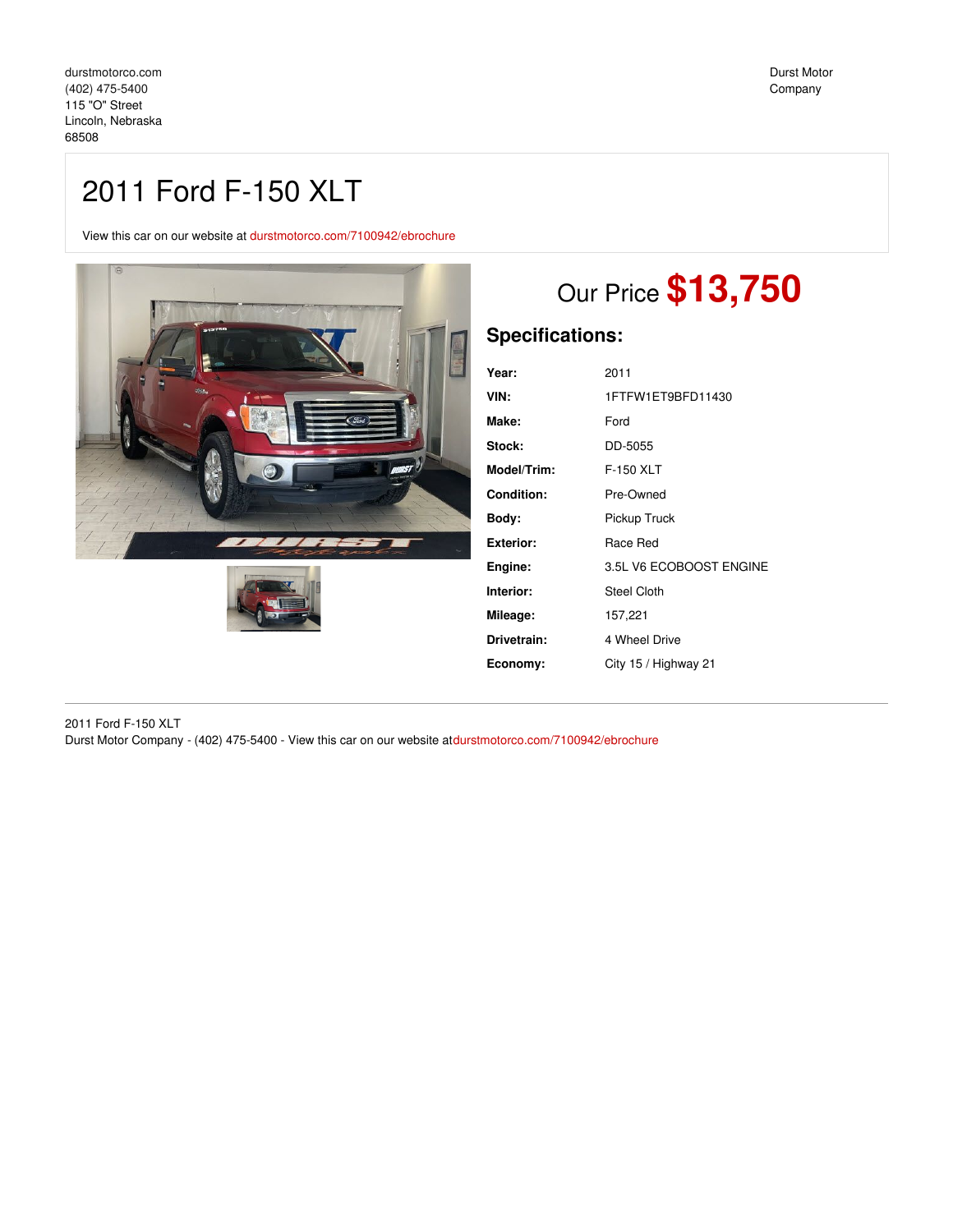

#### 2011 Ford F-150 XLT

Durst Motor Company - (402) 475-5400 - View this car on our website at[durstmotorco.com/7100942/ebrochure](https://durstmotorco.com/vehicle/7100942/2011-ford-f-150-xlt-lincoln-nebraska-68508/7100942/ebrochure)

### **Installed Options**

#### **Interior**

- Cloth 40/20/40 split bench front seat w/manual driver lumbar
- 60/40 flip-up rear split bench seat
- Color-coordinated carpet -inc: carpeted front/rear floor mats
- Driver & front passenger door scuff plates Color-coordinated urethane steering wheel
- Tilt steering column
- Gauges -inc: fuel gauge, voltmeter, oil pressure, engine coolant temp, speedometer, tachometer, odometer
- Display center -inc: warning messages & text functions Customer info display
- Outside temp gauge- Pwr windows w/driver side 1-touch down- Delayed accessory pwr
- Pwr door locks w/autolock feature- Perimeter alarm
- Remote keyless entry w/integrated key transmitter, illuminated entry & panic button
- Cruise control- SecuriLock anti-theft ignition (PATS)- Manual air conditioning
- Chrome ring w/obsidian vanes air conditioning registers
- Deployable cupholder under middle seat- Rear door cupholders
- Instrument panel mounted cigar lighter- Front pwr point- Rear pwr point- Compass
- Overhead console w/(2) storage bins
- Driver & front passenger covered visor vanity mirrors
- Front passenger side A-pillar grab handle- 2nd row B-pillar grab handles
- Front/rear map lights- Fade-to-off interior lighting

#### **Exterior**

- P265/70R17 all-terrain OWL tires- 17" machined aluminum wheels w/painted accents
- Full-size spare tire w/lock, under frame winch-type carrier, safety catch
- Chrome front bumper w/black lower valance & molded-in-color upper fascia
- Chrome rear step bumper- Black front/rear stone cuffs- Outer scuff pad
- Chrome grille surround w/chrome "bar style" insert
- Autolamp -inc: automatic on/off headlamps
- Cargo lamp integrated w/high mount stop light- Fog lamps- Black pwr side mirrors